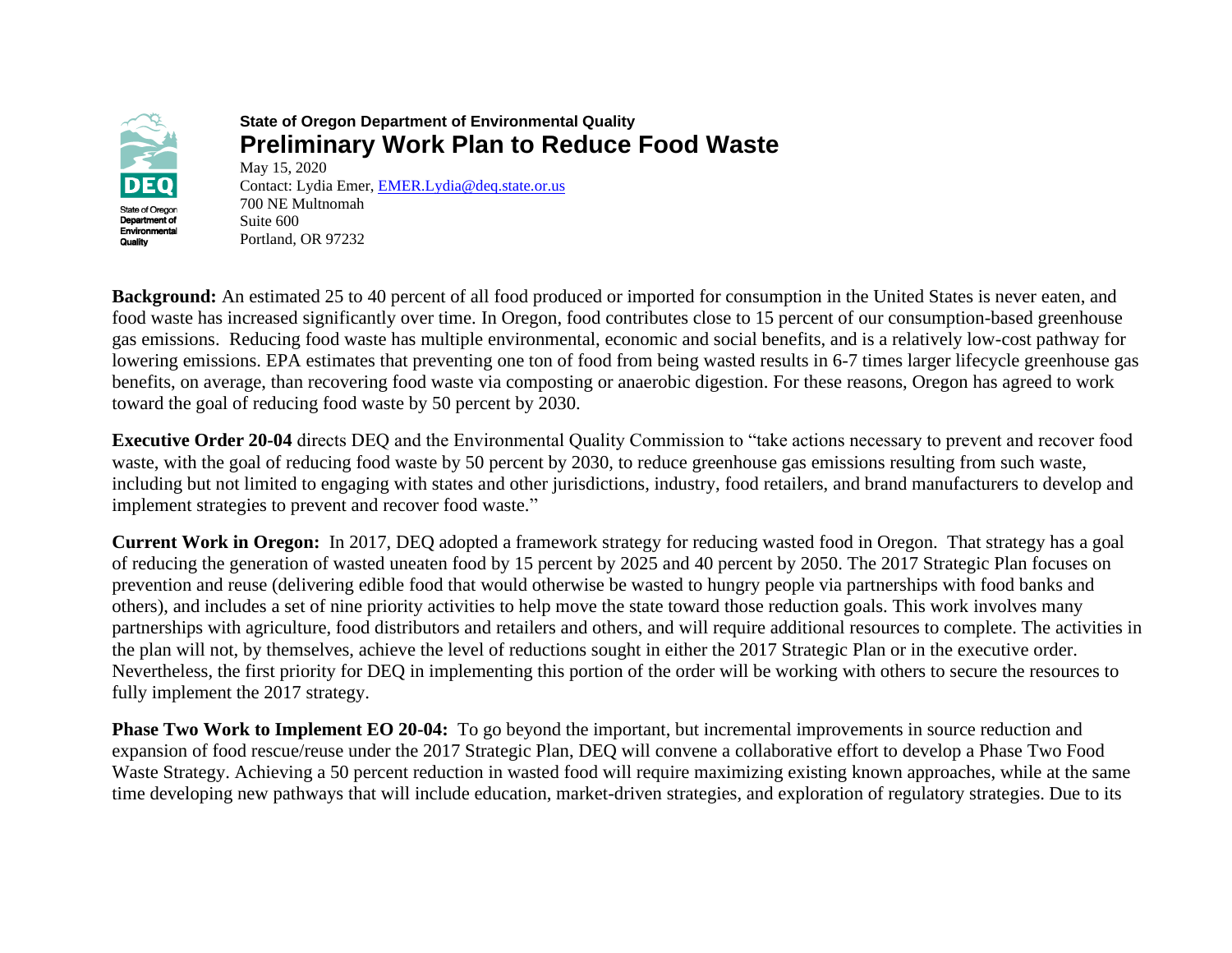greater GHG reduction potential, DEQ will prioritize prevention in developing new strategies, but also will need to increase reuse and recovery to reach fifty percent waste reduction by 2030. The following table summarizes the next three years of the overall work plan.

| DEQ/EQC Preliminary Work Plan for Reducing Food Waste in Oregon |                                                                                                                       |    |                                                                                                      |      |                |                                                                                                               |    |    |                |                |                |                                                                                                            |                |                |    |  |                |                |    |                |                |    |
|-----------------------------------------------------------------|-----------------------------------------------------------------------------------------------------------------------|----|------------------------------------------------------------------------------------------------------|------|----------------|---------------------------------------------------------------------------------------------------------------|----|----|----------------|----------------|----------------|------------------------------------------------------------------------------------------------------------|----------------|----------------|----|--|----------------|----------------|----|----------------|----------------|----|
|                                                                 | 2020                                                                                                                  |    |                                                                                                      | 2021 |                | 2022                                                                                                          |    |    |                | 2023           |                |                                                                                                            |                | 2024           |    |  |                | 2025           |    |                |                |    |
|                                                                 | Q <sub>3</sub>                                                                                                        | Q4 | Q1                                                                                                   | Q2   | Q <sub>3</sub> | Q <sub>4</sub>                                                                                                | Q1 | Q2 | Q <sub>3</sub> | Q <sub>4</sub> | Q <sub>1</sub> | Q <sub>2</sub>                                                                                             | Q <sub>3</sub> | Q <sub>4</sub> | Q1 |  | Q <sub>3</sub> | Q <sub>4</sub> | Q1 | Q <sub>2</sub> | Q <sub>3</sub> | Q4 |
| A1                                                              | Develop Additional Resources to<br>Implement Known Approaches and<br>the 2017 Food Waste Reduction<br><b>Strategy</b> |    |                                                                                                      |      |                |                                                                                                               |    |    |                |                |                |                                                                                                            |                |                |    |  |                |                |    |                |                |    |
|                                                                 |                                                                                                                       |    | Continue to Build Partnerships and Add Resources to Implement the 2017 Food Waste Reduction Strategy |      |                |                                                                                                               |    |    |                |                |                |                                                                                                            |                |                |    |  |                |                |    |                |                |    |
| A <sub>2</sub>                                                  |                                                                                                                       |    |                                                                                                      |      |                | Scope New Approaches to Prevention and<br>Develop Programmatic Options for Phase Two<br><b>Strategic Plan</b> |    |    |                |                |                |                                                                                                            |                |                |    |  |                |                |    |                |                |    |
|                                                                 |                                                                                                                       |    |                                                                                                      |      |                |                                                                                                               |    |    |                |                |                | Seek EQC and/or Legislative Authorizations to Implement Phase Two<br><b>Food Waste Plan and Strategies</b> |                |                |    |  |                |                |    |                |                |    |
| B                                                               |                                                                                                                       |    |                                                                                                      |      |                |                                                                                                               |    |    |                |                |                | Begin Implementing Phase Two Strategies for<br><b>Food Waste Reduction</b>                                 |                |                |    |  |                |                |    |                |                |    |
|                                                                 |                                                                                                                       |    |                                                                                                      |      |                |                                                                                                               |    |    |                |                | Recovery       | <b>Strategic Planning to</b><br><b>Expand Food Waste</b>                                                   |                |                |    |  |                |                |    |                |                |    |

# **A. Prioritize Prevention**

Opportunities to prevent food waste are significant and exist both in the residential and business sectors. Households account for an estimated 51 percent of food waste generation; commercial food service accounts for 47 percent. According to DEQ research, 70 percent of food waste is food that could have been eaten – only 30 percent is inedible. That 70 percent is Oregon's opportunity.

Work on prevention under the 2017 strategy, and through new strategies developed in Phase Two are described below.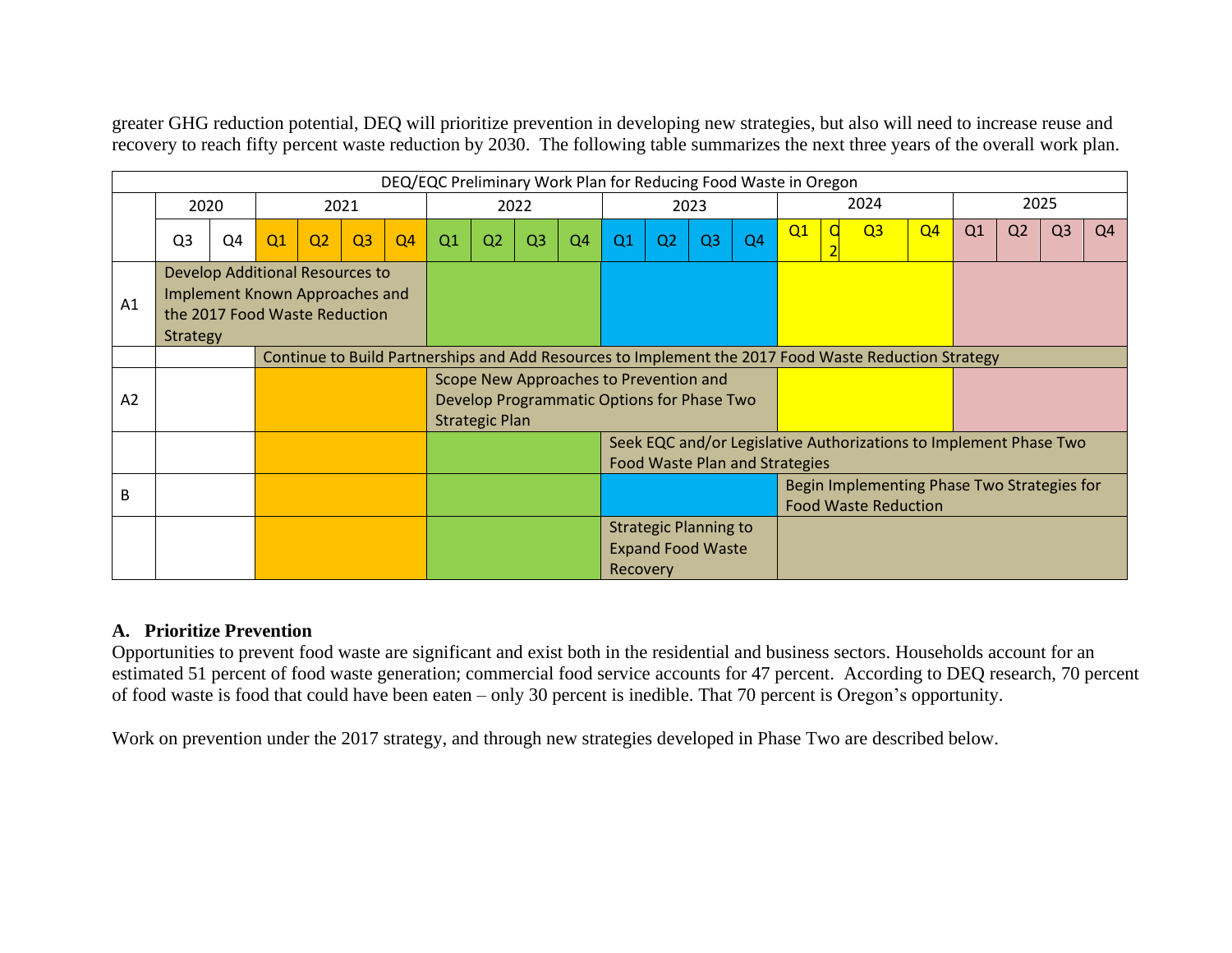### **1. Develop Additional Resources to Implement Known Approaches and the 2017 Food Waste Reduction Strategy**

In the near term (the next five years), DEQ estimates that about 10 percent of food waste generation could be prevented. This would require a significant increase in resources from what is currently available, focused on the following areas:

- *a. Commercial outreach*: continued partnership with Oregon Restaurant and Lodging Association; increased and enhanced technical assistance to businesses.
- *b. Systemic/institutional causes of food waste*: expanding regional efforts through the Pacific Coast Collaborative beyond grocers to other segments of the food supply chain to reduce systemic and institutional contributors to waste.
- *c. Schools*: working in partnership with Oregon Green Schools, prevent food waste through improved cafeteria practices.
- *d. Residential campaigns and initiatives*: augment DEQ's planned statewide campaign and associated local campaign materials, increasing outreach and technical assistance across the state.
- *e. State Procurement*: embed food waste prevention in state-run food service (prisons, educational institutions).

| Pathway/Activity                                                             | <b>Current</b><br><b>Resources</b><br>2020-2024 | <b>New Resources</b><br>2020-2024 |
|------------------------------------------------------------------------------|-------------------------------------------------|-----------------------------------|
| <i>Commercial:</i> Ongoing partnership with                                  | \$60,000                                        | \$1,000,000                       |
| ORLA/expanded outreach                                                       |                                                 |                                   |
| Systemic/Institutional:                                                      | \$300,000                                       | \$1,250,000                       |
| Ongoing grocer and expanded PCC activity                                     |                                                 |                                   |
| Schools: Equipment and education/outreach                                    |                                                 | \$500,000                         |
| <i>Residential:</i> State-wide campaign and<br>expanded residential outreach | \$250,000                                       | \$4.5 to \$6.25M                  |
| State Procurement: Outreach/training                                         |                                                 | \$250,000                         |
| <b>DEQ</b> Staffing                                                          | \$850,000                                       | \$2.3M                            |
| <b>TOTAL</b>                                                                 | \$1.46 <sub>M</sub>                             | \$9.8 M to \$11.55M               |
| <b>Total GHG Reductions</b>                                                  | $1 - 2\%$                                       | $10\%$ <sup>1</sup>               |

#### **Table 1 – Estimated budget for near term prevention activities:**

<sup>&</sup>lt;sup>1</sup> Estimated 10% reduction in food waste generation derived from UK WRAP results achieved over 3 years and projected over 10 years implementing programs of similar size and scope*. Courtauld Commitment 2025 Milestone Progress Report*, UK WRAP, 24 January 2020.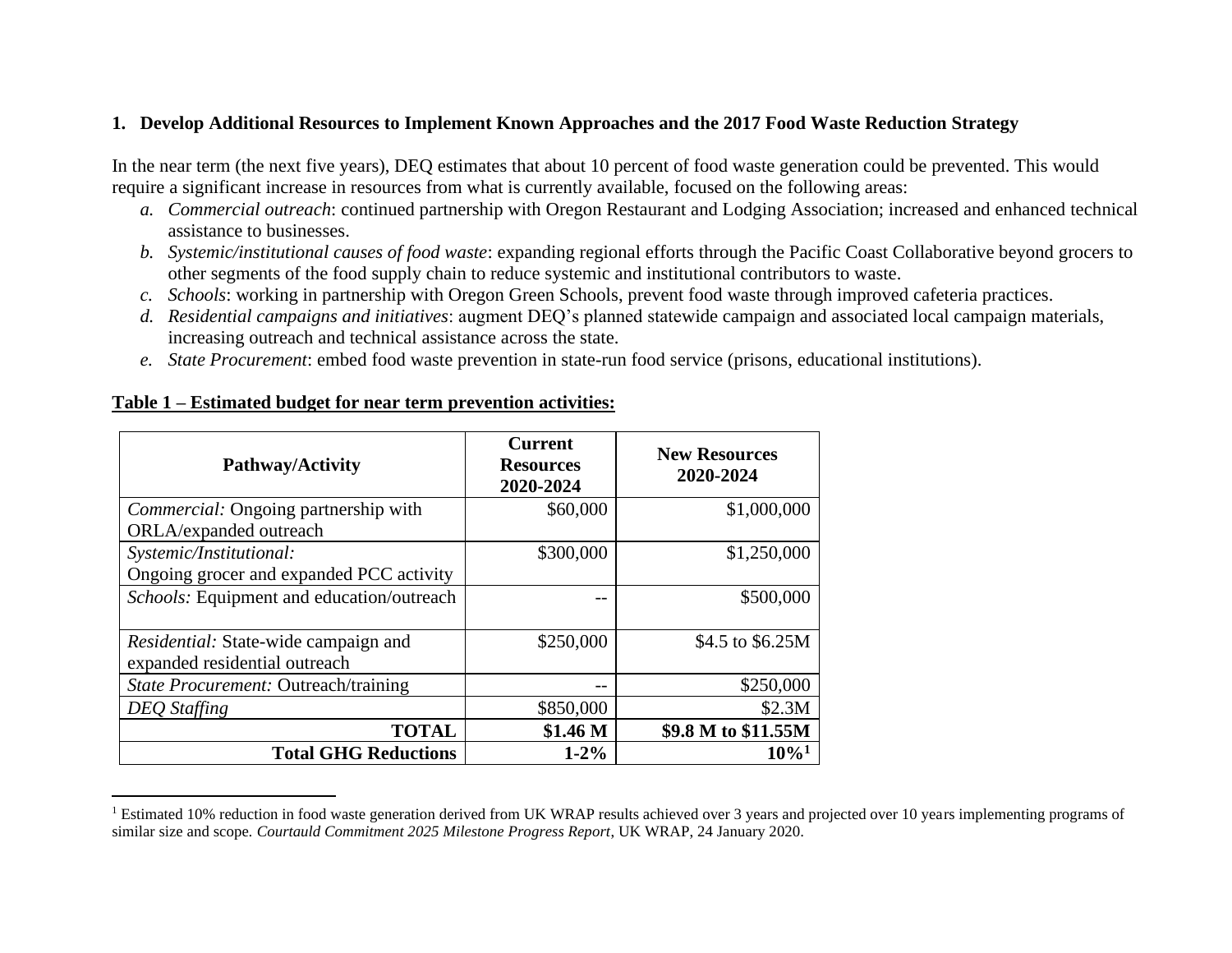# **2. Scope New Approaches to Prevention and Develop Programmatic Options and Phase Two Strategic Plan**

At the same time that DEQ expands work on known pathways, the agency also will implement a rigorous scoping process to identify the new actions and policies that will be necessary to go beyond ten percent reductions. Because no other jurisdictions have developed actions or programs to achieve this level of reduction, this scoping exercise will require substantial research, investigation and innovative thinking to identify and explore new opportunities and develop advances on existing approaches to move beyond ten percent prevention. The results of this scoping effort will be the basis for a Phase Two Strategic Plan that describes the specific projects that could be implemented in Oregon.

# **B. Expand Recovery**

Oregon has an existing statutory goal to recover 25 percent of its food waste by 2020. That goal is not expected to be reached. Recovery rates in Oregon have been flat at 7-8 percent since 2011 despite several significant efforts around the state. Some local governments have added curbside collection of organic material to their waste collection programs. Metro recently enacted a policy to require commercial food service operations to collect food waste and divert it from disposal in landfills; the policy is scheduled to go into effect in September 2020. When fully implemented in 2025, Metro estimates the policy will result in recovery of 55,000 tons of food waste via composting and anaerobic digestion. <sup>2</sup>

DEQ will need to conduct a strategic planning process designed to determine how to accelerate expansion of food waste recovery. That process will begin with an assessment of the current recovery system statewide and address the following key issues:

- Building demand for recovery products
- Expanding processing infrastructure<sup>3</sup>
- Promoting development of collection programs
- Role of regulatory drivers
- Messaging that complements prevention efforts
- Ensuring quality material is collected (i.e., minimize contamination)

<sup>&</sup>lt;sup>2</sup> Metro's commercial food scraps policy – if it meets its goals – could nearly double Oregon's current recovery rate.

<sup>&</sup>lt;sup>3</sup> As a point of reference, Metro estimated the cost of constructing a new anaerobic digester with 65,000-ton capacity at between \$30 and \$50 million.